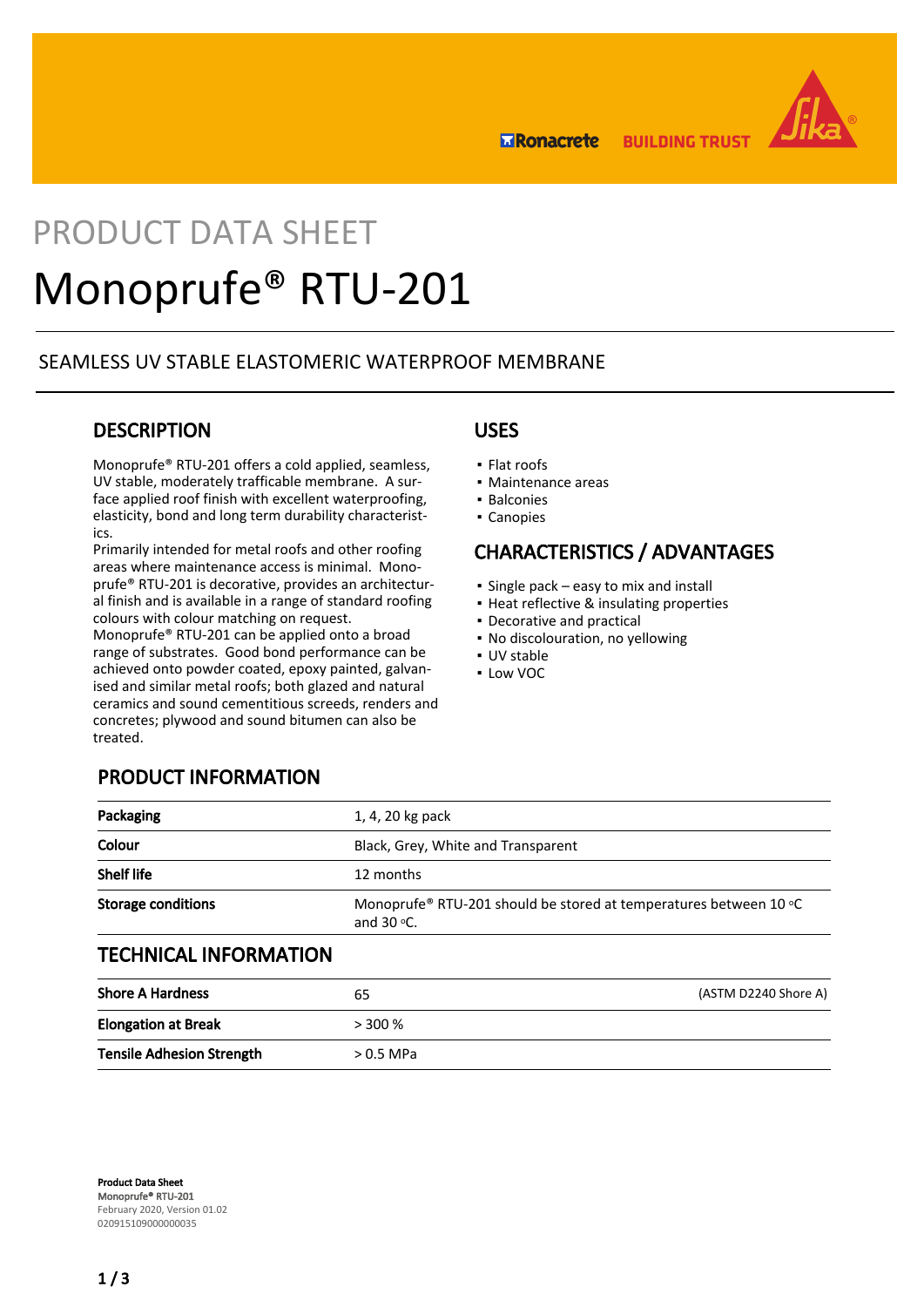## APPLICATION INSTRUCTIONS

#### SUBSTRATE PREPARATION

Monoprufe® RTU-201 must be applied onto clean cool metal or sound concrete, screed or similarly supportive ceramic substrate. The substrate should be clean, free of oil, grease and other removable contaminents. Open textured surfaces like mortar or concrete should be slightly damp. Some substrates, especially poor or textured ones may require a primer such as Ronabond® Surface Sealer to ensure a good bond. If in doubt we strongly advise you to conduct trials with and without the primer. New concrete should be left for 28 days before applying Monoprufe® RTU-201. After application Monoprufe® RTU-201 is typically about 1 mm thick and as such will show the contours and variations in the substrate. Make sure to make good any such variations before application. For best results Monoprufe® RTU-201 should be applied in at least 2 coats. An additional fibre reinforced detailing coat should be used over open joints, corners and interfaces and where differential movement may induce additional stress in the membrane.

#### MIXING

Monoprufe® RTU-201 is supplied pre blended and ready to use however after storage you may find some slight separation of components inside the bucket. This is normal and the product can be restored by a simple remixing using a slow speed mixer or light hand mixing with a spatula.

#### APPLICATION

#### Detailing Coat

For areas where excessive movement may be expected Sika insists on using Monoprufe® Fabric with Monoprufe® RTU-201 to reinforce those areas. In this case cut the fabric to the size and shape necessary in advance and apply onto the first coat as soon as it has been applied, i.e. while the first coat is still wet. A simple patting motion with the brush should be enough to bring the resin through the fabric. Allow this first coat to dry for at least 4 hours or until it can receive foot traffic without sustaining damage. Supplied in strips of 32 m long by 0.25 m wide the fabric can be cut for application across simple joints with an overlap of at least 50 mm each side or left at 250 mm wide for an overlap to 125 mm each side for the more complex areas and corners.

#### First Coat

Brush or squeegee & roll the first coat throughout the entire area to be treated. If the surface has been primed then the primer must be dry before commencing the application. Work the material into the surface concentrating on the rough areas and aiming to apply approx. 1.5 kg to 2 kg per m2 of mixed product. This will depend on the condition of the substrate but should equate to a little less than 1mm in thickness.

#### Final Coat

After drying of the first coat apply a second coat of Monoprufe® RTU-201 in the same way but this time take additional care of the application thickness. Ensure an even coating of approximately 1 mm thickness and taking care with the application technique especially in areas which will remain readily visible as the drying finish and texture will be effectively permanent.

#### Curing

Curing time will depend on the ambient conditions but the surface should be left undisturbed at least until the next day and preferably 2 to 3 days. This will be especially important at temperatures below 20 °C. Lots of ventilation is also important, for work carried out undercover or indoors fans will help to shorten the curing time.

#### CLEANING OF EQUIPMENT

Clean all tools and application equipment with clean water immediately after use.

## BASIS OF PRODUCT DATA

All technical data stated in this Product Data Sheet are based on laboratory tests. Actual measured data may vary due to circumstances beyond our control.

## LOCAL RESTRICTIONS

Please note that as a result of specific local regulations the performance of this product may vary from country to country. Please consult the local Product Data Sheet for the exact description of the application fields.

# ECOLOGY, HEALTH AND SAFETY

**BUILDING TRUST** 

For information and advice on the safe handling, storage and disposal of chemical products, users shall refer to the most recent Material Safety Data Sheet (MSDS) containing physical, ecological, toxicological and other safety-related data.

Product Data Sheet Monoprufe® RTU-201 February 2020, Version 01.02 020915109000000035



**Transporter**